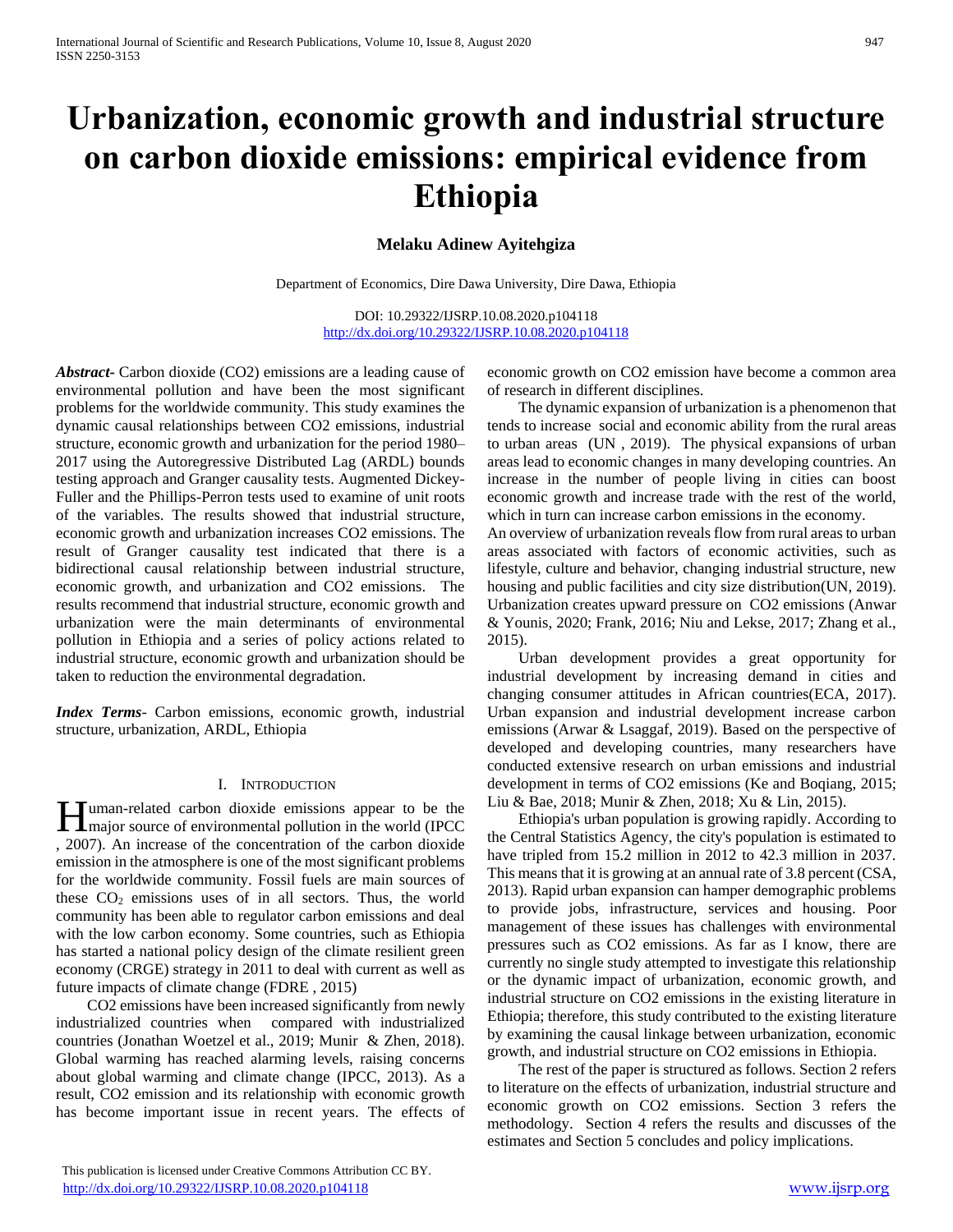## II. LITERATURE REVIEW

 Several studies have empirically discussed the impacts of urbanization, economic growth, and industrial structure on carbon dioxide emissions in different regions, income levels, and countries. For example, Usama and Ozturk, (2015), used the FMOLS approach in the MENA (Middle East and North African) region during the period 1996 to 2012 and examine the effect of energy consumption, urbanization, trade openness, industrial output, and the political stability on the environmental degradation. The outcome shows that energy consumption, urbanization, trade openness and industrial development increases environmental damage. Also, (Mikayilov et al., 2017) used Autoregressive Distributed Lags Bounds Testing approach based on Azerbaijan economy during 1990 – 2014, and the outcome discloses that on average, urbanization increases carbon emissions as its 1 % upsurge could increase carbon emissions by 2.71 % in the sample countries.

 Munir & Zhen, (2018) examined the linkages among industrialization, urbanization, energy consumption, CO2 emissions and economic growth a heterogeneous panel study of China from 2000 to 2016. In this study, Augmented Mean Group (AMG) estimator and Common Correlated Effects Mean Group (CCEMG) estimator was used within the analysis. The result of the study urbanization, and industrialization have a positive and statistically significant influence on CO2 emissions, also a unidirectional causality that run from urbanization and industrialization to CO2 emissions in both short- and long-term periods.

 Ke and Boqiang, (2015) used the regression on population, affluence, and technology (STIRPAT) approach while investigating the influence of Impacts of urbanization and industrialization on energy consumption and CO2 emissions across 73 economies from 1971–2010, The finding shows that the impact of urbanization influences carbon emissions positively for all income groups. Yansui *et al*., (2016) based on a panel data of 31 provinces in China over the period 1997–2010, this study empirically examines the determinants of CO2 emissions. The main finding shows that both urbanization and economic growth increase CO2 emissions.

 Wang et al., (2015) were applied the panel fully modified ordinary least squares technique, and examined the relationship between urbanization, energy use and carbon emissions in different regions of Southeast Asian nations (ASEAN) countries during the period of 1980 to 2009. The findings suggest that urbanization increases carbon emissions, which means a 1% rise in urban population results in a 0.20% increase in carbon emissions. Zhang & Lin, (2012) were used the STIRPAT approach and investigated Panel estimation for urbanization, energy consumption and CO2 emissions in China from 1995 to 2010. The result discloses that urbanization increases residential carbon emissions in the eastern region.

Murat & Eyyup, (2015) used the Pedroni and Kao cointegration methods and Granger causality test based on vector error correction model (VECM) approach and investigated the nexus among urbanization, energy consumption and CO2 emissions during 1985 and 2010 in Sub-Saharan countries. The results indicated that urbanization is the main determinants of environmental pollution in these countries. Also, the recent study of Soheila & Anahita, (2019) examines the dynamic causal

 This publication is licensed under Creative Commons Attribution CC BY. <http://dx.doi.org/10.29322/IJSRP.10.08.2020.p104118> [www.ijsrp.org](http://ijsrp.org/)

relationships between CO2 emissions, energy consumption, economic growth, trade openness and urbanization from the period 1980 to 2014 employed the pooled mean group approach and panel Granger causality tests for Asian countries. The results showed that urbanization increases CO2 emissions. Abbasi et al., (2020), study attempts to analyze the influence of urbanization, economic growth, and population size on residential carbon emissions in the South Asian Association for Regional Cooperation (SAARC) member nations for the period 1994 to 2013 employ an augmented STIRPAT model. The empirical results showed that a U-shaped relationship exists between urbanization and residential carbon emissions.

## **III.** METHODOLOGY

 The purpose of this paper is to explore the impact of urbanization (share of urban population in total population), economic growth (GDP) and industrial structure (share of industry value added in GDP) on CO2 emissions for Ethiopia. The paper uses annual time series of urbanization, industrial structure, and economic growth impact on carbon dioxide emissions. Carbon dioxide emissions are taken as a dependent variable and urbanization, industrial structure, and economic growth as the main independent variables. The data used for the period of 1981- 2017 from the World Bank of World Development Indicator database. The empirical models can be specified as follows:  $CO_{2it} = f(URB_{it}$ ,  $INDU_{it}$ ,  $GDP_{it}$ )

$$
\begin{array}{c} \n \text{(SADtt}, \text{INDO}_{tt}, \text{C)} \\
\text{(1)}\n \end{array}
$$

The variables are converted into a logarithmic form for better consistency and efficient results and the mathematical form of the model as follows:

$$
lnCO_{2it} = \beta_0 + \beta_1 lnURB_{it} + \beta_2 lnINDU_{it} + \beta_3 lnGDP_{it} + \varepsilon_{it}
$$
  
(2)

Where *lnCO2* is the logarithm of carbon dioxide emissions as measured the total carbon emissions divided by GDP measured at constant 2010 USD, *lnURB* is the logarithm of urbanization measured by the percentage of the urban population, who are living in urban regions, in total population, *lnINDU* is the logarithm of the industrial structure measured by industry value added (% of GDP) and *lnGDP* is the logarithm of economic growth measured by the real GDP per capita measured at constant 2010 USD, t is the time trend and  $\varepsilon_i$  is white noise error term. The parameters βi's are the long-run elasticity's of CO2 with respect to urbanization, industrial structure, and economic growth, respectively.

The Autoregressive Distributed Lag (ARDL) bounds testing approach employed to explore the long-run and short-run relationship between CO2 emission, urbanization, industrial structure, and economic growth. The ARDL model evaluated that the calculated F-statistic value with the critical values developed by Pesaran, Shin and Smith (2001). In the study by Pesaran, Shin and Smith (2001), the lower bound critical values variables are integrated at order zero and the upper bound critical values of variables are integrated at order one. If the computed F-statistic is smaller than the lower bound value, then the null hypothesis is not rejected and there is no long-run relationship between among the variables. The mathematical demonstrations of the ARDL approach as follows: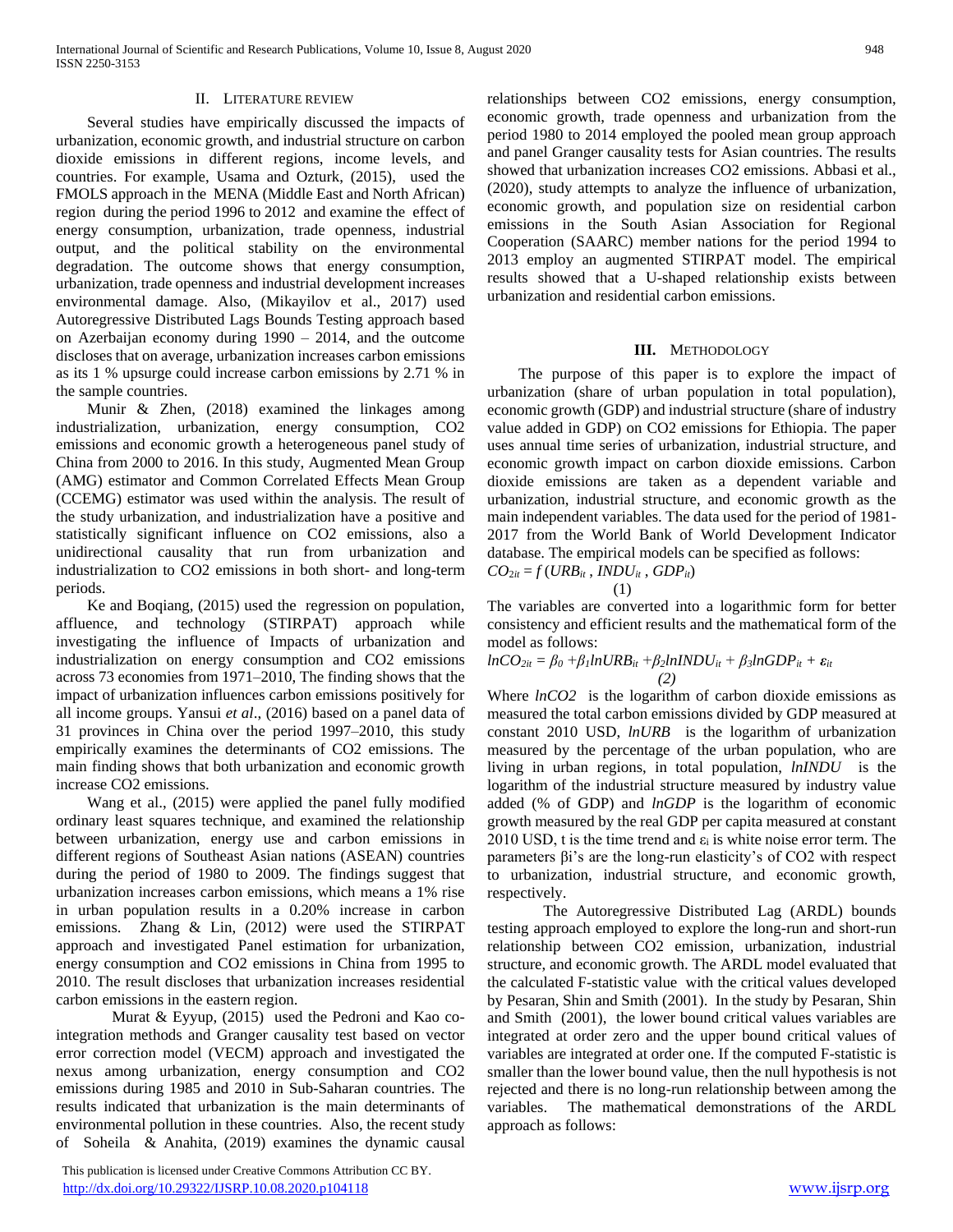$\Delta ln Co_{2t} = \beta_0 + \beta_2 ln CO_{2t-i} + \beta_2 ln URB_{t-i} + \beta_3 ln INDU_{t-i} +$  $\beta_4 ln GDP_{t-i} + \sum_{i=1}^{p_1} \rho_1 \Delta lnCo_{2t-i} + \sum_{i=1}^{p_2} \rho_2 lnURB_{t-i} + \sum_{i=1}^{p_3} \rho_3 lnINDU_{t-i} + \sum_{i=1}^{p_4} \rho_4 lnGDP_{t-i} + \varepsilon_t$  (3)

Where  $\Delta$  represents change, p is the optimum lag lengths and  $\varepsilon_t$  is the residual term. The existence of the co-integration relationship between variables from the above equation is investigated by testing the significance of the lagged levels of variables using the F-statistic or Wald-coefficient test. The null hypothesis can be tested is Ho:  $\rho l = \rho 2 = \rho 3 = \rho 4 = 0$  and alternative hypothesis H1:  $\rho 1 \neq \rho 2 \neq \rho 3 \neq \rho 4 \neq 0$ . This can determine the long-term relationship between the study variables based on the calculated F-value. The calculated F-value greater than the upper bound critical value, reject the null hypothesis. The error correction model estimate for short-term relationships is used in the ARDL test approach. The ARDL Bound testing approach is given by the following equations.

 $\Delta ln Co_{2t} = \rho_0 + \sum_{i=1}^{p_1} \rho_1 \Delta ln Co_{2t-i} + \sum_{i=1}^{p_2} \rho_2 ln URB_{t-i} + \sum_{i=1}^{p_3} \rho_3 ln INDU_{t-i} + \sum_{i=1}^{p_4} \rho_4 ln GDP_{t-i} + \delta ECM_{T-i} + \varepsilon_t$ 

(4)

Where ECM (-1) term is a lagged value of the error correction term of model in which the long-term relationship is obtained. ECM (- 1) is the speed of adjustment of parameter which is to be negative and significant.

#### IV. RESULTS AND DISCUSSION

## **1.1. Results of unit root test**

 A unit root test was applied to determine the integration among the variables. The Augmented Dickey-Fuller,(1979) and the Phillips-Perron,(1988) tests used to examine the existence of unit roots in the variables that are either integrated with I(0) or I(1). The results of unit roots test of the variables reported on Table 1.

**Table 1: Unit root test**

| ADF                 |          |         |          |         | <b>PP</b> |         |          |         |
|---------------------|----------|---------|----------|---------|-----------|---------|----------|---------|
|                     | I(0)     |         | I(1)     |         | I(0)      |         | I(1)     |         |
| Variables           | t-value  | P-value | t-value  | P-value | t-value   | P-value | t-value  | P-value |
| Intercept           |          |         |          |         |           |         |          |         |
| lnCO2               | 0.449    | 0.9832  | $-4.554$ | 0.0002  | 0.928     | 0.9934  | $-6.263$ | 0.0000  |
| lnGDP               | 0.581    | 0.9871  | $-5.576$ | 0.0000  | 1.188     | 0.9959  | $-8.573$ | 0.0000  |
| <b>lnURB</b>        | $-0.928$ | 0.7786  | $-5.749$ | 0.0000  | $-1.275$  | 0.6406  | $-4.451$ | 0.0002  |
| <b>lnINDU</b>       | $-1.005$ | 0.7513  | $-5.504$ | 0.0000  | $-0.677$  | 0.8527  | $-4.269$ | 0.0004  |
| Intercept and Trend |          |         |          |         |           |         |          |         |
| lnCO2               | $-2.51$  | 0.323   | $-4.679$ | 0.0008  | $-2.831$  | 0.1857  | $-6.338$ | 0.0000  |
| lnGDP               | $-0.816$ | 0.9643  | $-5.468$ | 0.0000  | $-0.436$  | 0.9857  | $-8.429$ | 0.0000  |
| <b>lnURB</b>        | $-1.837$ | 0.6868  | $-5.651$ | 0.0000  | $-1.636$  | 0.778   | $-4.371$ | 0.0024  |
| <b>lnINDU</b>       | $-1.899$ | 0.6554  | $-5.51$  | 0.0000  | $-1.568$  | 0.8047  | $-4.386$ | 0.0023  |

ADF tests with intercept and with intercept and trend 1% and level of significance

 As seen in the above in Table (1), all variables are nonstationary at level, but all variables are stationary at first difference. This implies that the existence of non-stationary of the null hypothesis has been rejected at 1% level of significance.

## **1.2.ARDL bounds test approach to co-integration**

 The results of the unit root test indicate the co-integration between the variables estimates. The ARDL bounds test used to examine co-integration long run and short-run relationships between the variables using F-statistics.

| <b>Table 2: ARDL bounds test</b> |  |  |  |
|----------------------------------|--|--|--|
|----------------------------------|--|--|--|

| <b>Test Statistic</b> | Value    | $k^*$    |
|-----------------------|----------|----------|
| F-statistic           | 7.194    | 3        |
| Critical Value Bounds |          |          |
| Significance          | I0 Bound | I1 Bound |

 This publication is licensed under Creative Commons Attribution CC BY. <http://dx.doi.org/10.29322/IJSRP.10.08.2020.p104118> [www.ijsrp.org](http://ijsrp.org/)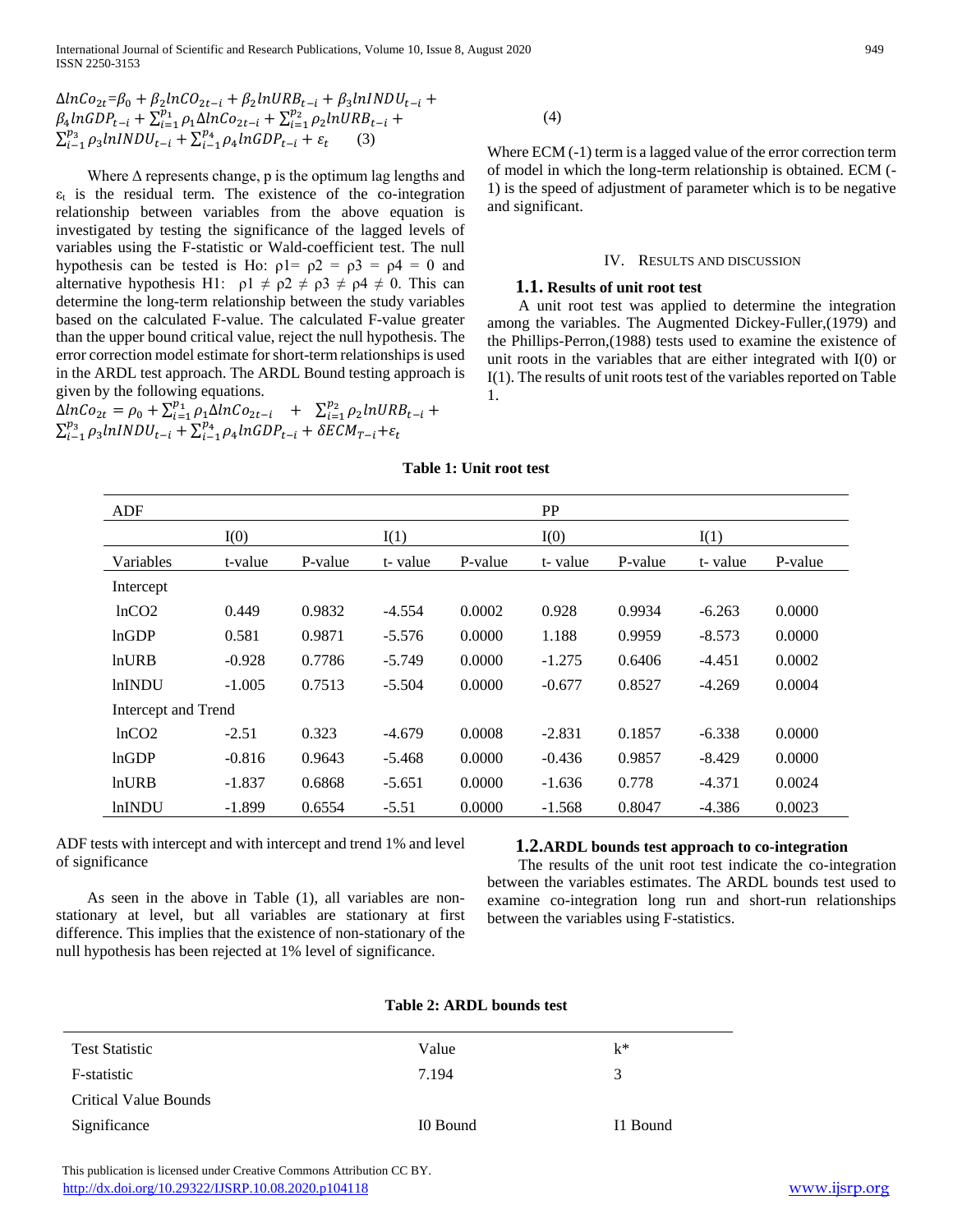International Journal of Scientific and Research Publications, Volume 10, Issue 8, August 2020 950 ISSN 2250-3153

| 10%   | 2.72 | 3.77 |
|-------|------|------|
| 5%    | 3.23 | 4.35 |
| 2.50% | 3.69 | 4.89 |
| 1%    | 4.29 | 5.61 |

The F-statistic tests the null hypothesis of no co-integration

The results of Table (2) to verify the existence of co-integrated among the variables; the value of the F- statistics test is more than the upper value of critical value at 1%, 5% and 10 % respectively. Therefore, reject the null hypothesis of no co-integrated among the studying variables. The existence of co-integrated among the studying variables, the next step is to estimate the long**-**run and short -run ARDL**.**

# **1.3. Long-run and short -run ARDL estimation results**

The long-run ARDL estimation results reported on Table 3 below. The coefficient of the economic growth has a positive and statistically significant at a 5 percent level in long-run. This means one percent increases in the economic growth that predicted to increases the CO2 emission by 11.56 percent in the long run. This result is consistent with the findings of Khoshnevis Yazdi & Dariani, (2019); Asim, Mustafa and Inayat, (2020); Hanif, (2018); Yansui et al., (2016) Shaojian, Guangdong and Chuanglin, (2017). Agricultural economy the country is a major contributor to carbon dioxide and it plays an important role in exporting carbon dioxide to the world.

The coefficient of urbanization has a positive and significant effect at 1% level on carbon dioxide emission. This is indicative, a 1 % increase in the percentage of the urban population cause to 110.6 % increase in carbon emission. Khoshnevis Yazdi & Dariani (2019) ;Ponce & Marshall, (2014); Niu & Lekse, (2018); Asim, Mustafa and Inayat, (2020); Hanif, (2018); Yansui et al., (2016) ; Shaojian, Guangdong and Chuanglin, (2017); Al-Mulali & Ozturk, (2015); Liu & Bae, (2018) point out that urbanization is positively correlated with CO2 emissions.

The coefficient of industry value added is positive and statistically significant at 1% level on carbon dioxide emission. This implies that an increase of 1% in industry value-added, it will cause of 31.02 % in CO2 emissions in the long run. This result is consistent with various studies that examine such relationship of Al-Mulali & Ozturk, (2015; Asumadu-Sarkodie & Owusu, (2017; Cherniwchan, 2012; Liu & Bae, (2018).

| Variables               | Coefficients                   | Std. Error | t-Statistic | Probability |
|-------------------------|--------------------------------|------------|-------------|-------------|
| lnGDP                   | 0.1156259                      | 0.0442533  | 2.61        | $0.014*$    |
| <b>lnURB</b>            | 1.105993                       | 0.0680279  | 16.26       | $0.000**$   |
| <b>lnINDU</b>           | 0.3102311                      | 0.105222   | 2.95        | $0.006**$   |
| Short -run ARDL results |                                |            |             |             |
| Variables               | Coefficients                   | Std. Error | t-Statistic | Probability |
| lnGDP                   | 0.5369331                      | 0.1167403  | 4.6         | $0.0000*$   |
|                         |                                |            |             |             |
| ln <b>URB</b>           | 0.749462                       | 0.148057   | 5.06        | $0.0000*$   |
| <b>lnINDU</b>           | 0.4210006                      | 0.1119977  | 0.76        | $0.0001*$   |
| $ECT (-1)$              | $-0.6776372$<br>$\cdot$ $\sim$ | 0.1403059  | $-4.83$     | $0.0000*$   |

Table 3: Long-run ARDL results

\* and \*\* Indicate statistical significance at 5% and 1% levels respectively

 The coefficient of ECM was negative and statistically significant at 1% level. This means that there is the existence of a long-run causality relationship from CO2 to economic growth, urbanization and industry value-added. The coefficient of ECM was implies that about 67.76% of the disequilibrium in CO2 of the previous year's shock adjusted back to the long-run equilibrium in the current year.

# **1.4. Diagnostic test of the ARDL model**

 Diagnostic tests incorporate Heteroskedasticity Test, Breusch-Godfrey Serial Correlation LM Test, Jarque-Bera Test, and Ramsey RESET Test. The ARDL of Heteroskedasticity was estimated by ARCH LM Test statistic. The results showed that the null hypothesis of no heteroskedasticity cannot reject at the 5%

significance level. The ARDL of serial correlation was estimated by the Breusch-Godfrey Serial Correlation LM Test statistic. The estimated result indicates that the null hypothesis of no serial correlation cannot be rejected at the 5% significance level. This means, no serial correlation exists. ARDL of functional misspecification was estimated by the Ramsey RESET test statistic. The result shows that the null hypothesis of functional form cannot be rejected at the 5% significance level. This means, there is the ARDL model in its specification form. ARDL of normal distribution was estimated by the Jarque-Bera test statistic. The result shows that the null hypothesis of the normal distribution cannot be rejected at the 5% significance level. This indicated that the residuals are normally distributed.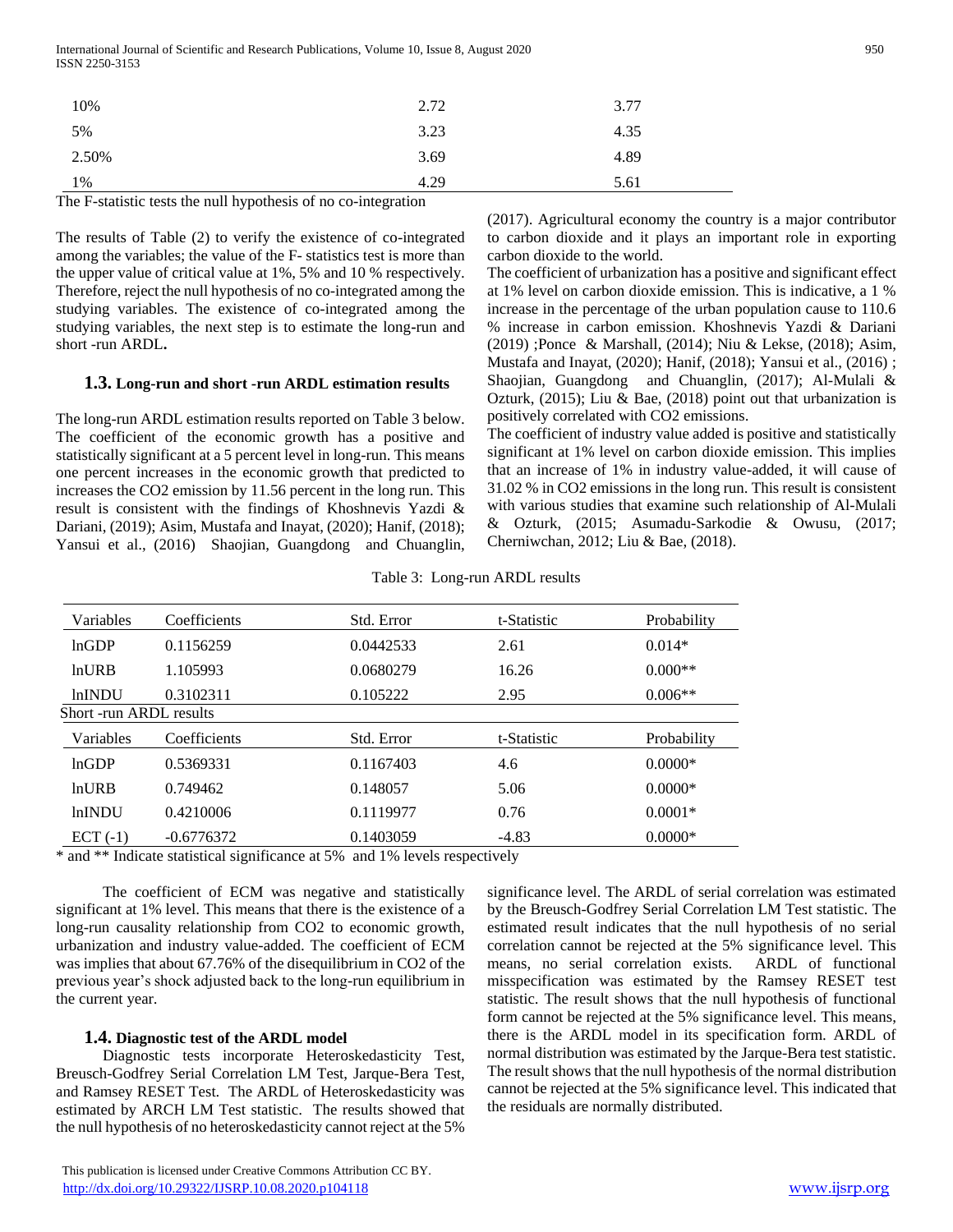| <b>Diagnostic Test Statistics</b>                                | Chi-Square | Probability |
|------------------------------------------------------------------|------------|-------------|
| LM test for autoregressive conditional heteroskedasticity (ARCH) | 0.606      | 0.4364      |
| <b>Ramsey RESET Test</b>                                         | 1.87       | 0.16        |
| Breusch-Pagan / Cook-Weisberg test for heteroskedasticity        | 1.37       | 0.241       |
| Breusch-Godfrey LM test for autocorrelation                      | 0.256      | 0.6128      |
| Jarque-Bera Test for normal distribution                         |            |             |
| lnCO <sub>2</sub>                                                | 0.308      | 0.85719     |
| lnGDP                                                            | 1.555      | 0.45963     |
| lnURB                                                            | 0.748      | 0.68799     |
| <b>lnINDU</b>                                                    | 0.783      | 0.67594     |
| Joint                                                            | 3.394      | 0.90725     |

# **Table 5: Diagnostics of the ARDL Model**

# **1.5.Granger-causality test results**

 The results of the ARDL estimation for Granger Causality tests were reported on Table 5. The null hypotheses lnGDP does not Granger Cause lnCO2, lnURB does not Granger Cause lnCO2 and lnINDU does not Granger Cause  $lnCO<sub>2</sub>$ ,  $lnCO<sub>2</sub>$  does not Granger Cause lnGDP, lnURB does not Granger Cause lnGDP, lnGDP does not Granger Cause lnURB, lnINDU does not Granger Cause lnURB, lnCO<sub>2</sub> does not Granger Cause lnINDU, lnGDP does not Granger Cause lnINDU and lnURB does not Granger Cause lnINDU reject at 5% significant level. Therefore, there is a causal relationship carbon dioxide to economic growth, urbanization and industry value added by the chi-square test statistic. The result indicated that there is bi-causal relationship carbon dioxide, economic growth, urbanization, and industry value and unidirectional Granger causality industry value and economic growth and urbanization  $CO<sub>2</sub>$  emissions in Ethiopia.

## **Table 5: Granger-causality tests results**

|                                     |        | $\frac{1}{2}$                                         |
|-------------------------------------|--------|-------------------------------------------------------|
| Null Hypothesis:                    |        | If the plots of statistic<br>significance level, the  |
| InGDP does not Granger Cause InCO2  | 21.474 | are stable and can bob's                              |
| InURB does not Granger Cause InCO2  | 15.605 | CUSUM and CUSHMS                                      |
| lnINDU does not Granger Cause lnCO2 | 21.923 | for the period. Thus, the<br>are lies in the boundari |
| InCO2 does not Granger Cause InGDP  | 12.673 | stability of the mode 17*                             |

| InURB does not Granger Cause InGDP                                                                                                                                                                                                    | 19.536 |
|---------------------------------------------------------------------------------------------------------------------------------------------------------------------------------------------------------------------------------------|--------|
| InINDU does not Granger Cause InGDP                                                                                                                                                                                                   | 4.7012 |
| InCO2 does not Granger Cause InURB                                                                                                                                                                                                    | 6.7105 |
| InGDP does not Granger Cause InURB                                                                                                                                                                                                    | 26.629 |
| InINDU does not Granger Cause InURB                                                                                                                                                                                                   | 19.403 |
| InCO2 does not Granger Cause InINDU                                                                                                                                                                                                   | 15.946 |
| InGDP does not Granger Cause InINDU                                                                                                                                                                                                   | 50.105 |
| InURB does not Granger Cause InINDU                                                                                                                                                                                                   | 25.629 |
| $\mathbf{A}$ and $\mathbf{A}$ are assumed to the contract of the contract of the contract of the contract of the contract of the contract of the contract of the contract of the contract of the contract of the contract of the cont |        |

\* and \*\* rejection of the null hypothesis at 5% and 1% significance level respectively.

#### **1.6.The stability testing of the ARDL model**

Null Hypothesis:<br>  $\frac{1}{2}$  Probability by probability by probability by the critical value at 5% lnGDP does not Granger Cause lnCO2 21.474 are stable and cannot be rejected. Figures (1) and (2), the plots of lnURB does not Granger Cause lnCO2 15.605 CUSUM and CUSUMSQ statistics lies within 5% critical bound lnINDU does not Granger Cause lnCO2 21.923 are lies in the boundaries and confirm the long-run coefficients The structural stability of parameter of the ARDL model in the long-run by used the Cumulative Sum (CUSUM) and Cumulative Sum of Square (CUSUMSQ) of residual test for structural stability suggested by Pesaran, Shin and Smith, (2001). significance level, the null hypothesis of regression coefficients for the period. Thus, the plots of the CUSUM and the CUSUMQ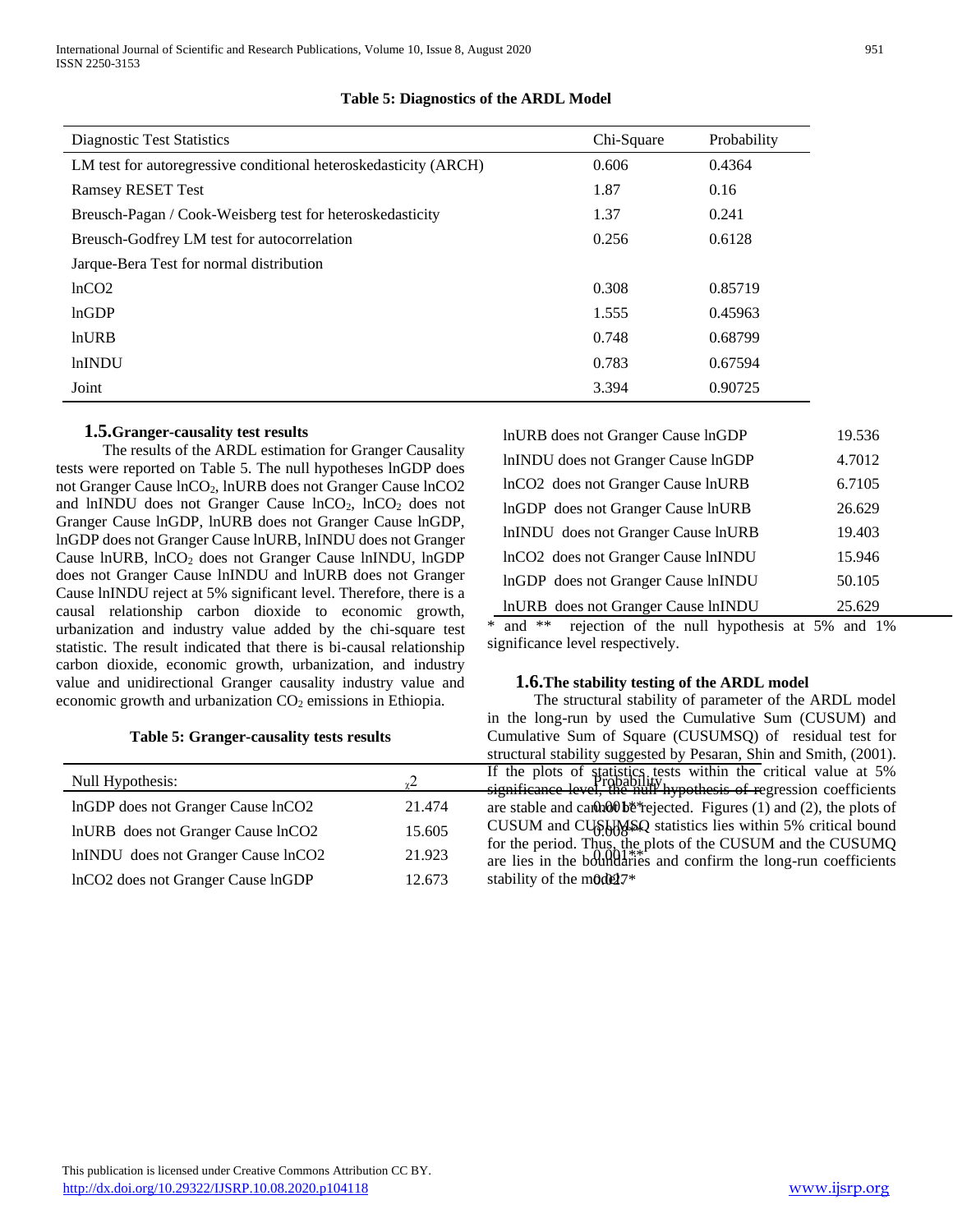

**Figure 1: Plots of CUSUM statistics for stability test**



**Figure 2: Plots of CUSUMQ statistics for stability test**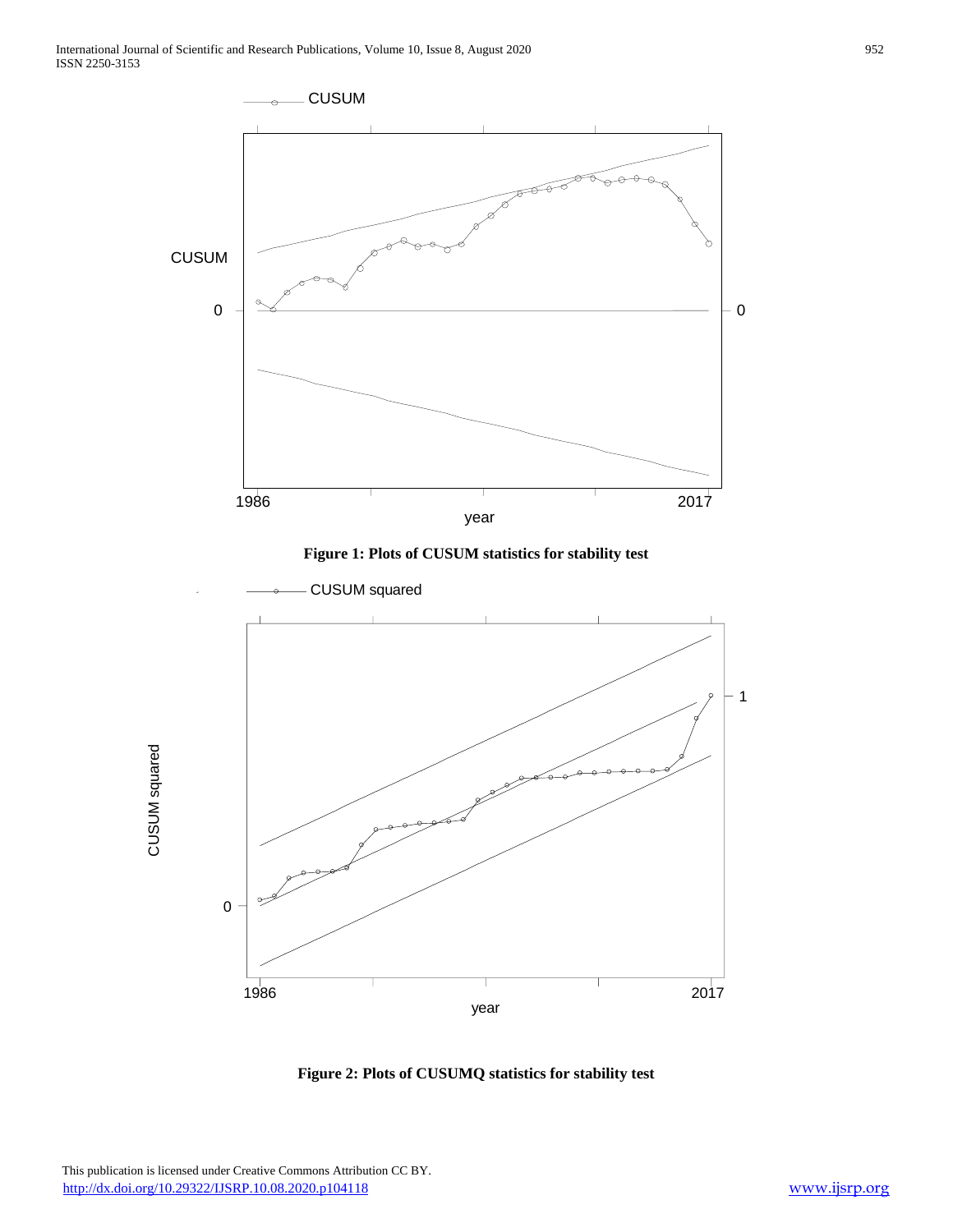#### V. CONCLUSIONS AND IMPLICATIONS FOR POLICY

 This study investigated the causal relationship between industrial structure, urbanization, economic growth and  $CO<sub>2</sub>$ emissions in Ethiopia using ARDL approach for the period 1980– 2017. ARDL methods to co-integration were applied. The result of this study showed that industrial structure, urbanization and economic growth are effect on CO2 emission. Industrial structure, urbanization and economic growth are increasing of CO2 emission. This implies that the important factors of CO2 emissions in Ethiopia are industrial structure, urbanization and economic growth.

 Furthermore, the study also used the Granger causality test to examine the dynamic causal relations between the studying variables. The results of co-integration test showed that the existences of long- run relationship among the Industrial structure, urbanization, economic growth and  $CO<sub>2</sub>$  emissions. The results of Granger causality test were a bi-directional Granger causality among industry value, urbanization, economic growth and carbon dioxide. In addition, the results indicate that there is a unidirectional Granger causality industry value and economic growth and urbanization  $CO<sub>2</sub>$  emissions. The empirical evidence showed that industry value, urbanization and economic growth are the key determinants  $CO<sub>2</sub>$  emissions Ethiopia. In order to reduction of environmental pollution or  $CO<sub>2</sub>$  emissions, a series action should implements by policymakers. They may develop effective urbanization plan to decline  $CO<sub>2</sub>$  emissions or improve environmental quality. They may improve more effective new policies that emphasis the structure of industry value and economic activities that to consider environmental quality.

#### **REFERENCES**

- [1] Abbasi, M. A., Parveen, S., Khan, S., Kamal, M. A., & Kamal, M. A. (2020). Urbanization and energy consumption effects on carbon dioxide emissions : evidence from Asian-8 countries using panel data analysis.
- [2] Al-Mulali, U., & Ozturk, I. (2015). The effect of energy consumption, urbanization, trade openness, industrial output, and the political stability on the environmental degradation in the MENA (Middle East and North African) region. Energy, 84, 382-389. https://doi.org/10.1016/j.energy.2015.03.004
- [3] Arwar, S., & Lsaggaf, A. (2019). ROLE OF URBANIZATION AND URBAN INCOME IN CARBON EMISSIONS : REGIONAL ANALYSIS OF CHINA. 17(2015), 10303–10311.
- [4] Asim Anwar, M. Y. and I. U. (2020). Impact of Urbanization and Economic Growth on CO 2 Emission : A Case of Far East Asian Countries. International Journal of Environmental Research and Public Health, Int. J. En.
- [5] Asumadu-Sarkodie, S., & Owusu, P. A. (2017). Carbon dioxide emissions, GDP per capita, industrialization and population: An evidence from Rwanda. Environmental Engineering Research, 22(1), 116–124. https://doi.org/10.4491/eer.2016.097
- [6] Cherniwchan, J. (2012). Economic growth, industrialization, and the environment. Resource and Energy Economics, 34(4), 442–467. https://doi.org/10.1016/j.reseneeco.2012.04.004
- [7] CSA (Central Statistical Agency). (2013). Population Projection of Ethiopia, 2014-2017. Adiss Ababa, Ethiopia.
- [8] Dickey, D. A., & Fuller, W. A. (1979). Distribution of the Estimators for Autoregressive Time Series With a Unit Root. 74(366), 427–431.
- ECA(Economic Commission for Africa). (2017). Economic Report on Africa 2017: Urbanization and Industrialization for Africa's Transformation.
- [10] Frank, A. (2016). CARBON DIOXIDE EMISSIONS, URBANIZATION AND POPULATION : EMPIRICAL EVIDENCE IN SUB SAHARAN AFRICA Keywords : Contribution / Originality. 3(1), 1–16. https://doi.org/10.18488/journal.82/2016.3.1/82.1.1.16

 This publication is licensed under Creative Commons Attribution CC BY. <http://dx.doi.org/10.29322/IJSRP.10.08.2020.p104118> [www.ijsrp.org](http://ijsrp.org/)

- [11] Hanif, I. (2018). Impact of economic growth , nonrenewable and renewable energy consumption , and urbanization on carbon emissions in Sub-Saharan Africa.
- [12] IPCC. (2013). CLIMATE CHANGE 2013: The Physical Science Basis. Contribution of Working Group I to the Fifth Assessment Report of the Intergovernmental Panel on Climate Change [Stocker, T.F., D. Qin, G.-K. Plattner, M. Tignor, S.K. Allen, J. Boschung, A. Nauels, Y. Xia,.
- [13] IPCC (Intergovernmental Panel on Climate Change). (2007). Climate change 2007: the physical science basis of climate change, contribution of working group I to the fourth assessment report of the Intergovernmental Panel on Climate Change.
- [14] Jonathan Woetzel, S., Jeongmin Seong, S., Nick Leung, H. K., Joe Ngai, H. K., James Manyika, S. F., Anu Madgavkar, M., Susan Lund, Washington, D., & Andrey Mironenko, S. (2019). China and the world: Inside the dynamics of a changing relationship;McKinsey Global Institute; www.mckinsey.com/mgi. July.
- [15] Ke Li and Boqiang Lin. (2015). Impacts of urbanization and industrialization on energy consumption / CO 2 emissions : Does the level of development matter ? Renewable and Sustainable Energy Reviews, 52, 1107–1122. https://doi.org/10.1016/j.rser.2015.07.185
- [16] Khoshnevis Yazdi, S., & Dariani, A. G. (2019). CO2 emissions, urbanisation and economic growth: evidence from Asian countries. Economic Research-Ekonomska Istrazivanja , 32(1), 510–530. https://doi.org/10.1080/1331677X.2018.1556107
- [17] Lekse, H. N. and W. (2017). Carbon emission effect of urbanization at regional level : empirical evidence from China. Economics Discussion Papers, No. 2017-62, Kiel Institute for the World Economy. Http://Www.Economics- Ejournal.Org/Economics/Discussionpapers/2017- 62 Received.
- [18] Liu, X., & Bae, J. (2018). Urbanization and industrialization impact of CO 2 emissions in China. Journal of Cleaner Production Journal, 172, 178–180.
- [19] Mikayilov, J., Shukurov, V., & Mukhtarov, S. (2017). Does Urbanization Boost Pollution from Transport ? Acta Universitatis Agriculturae et Silviculturae Mendelianae Brunensis, 65, 1709–1718. https://doi.org/10.11118/actaun201765051709
- [20] Munir Ahmad & Zhen-Yu Zhao. (2018). Empirics on linkages among industrialization , urbanization , energy consumption , CO2 emissions and economic growth : a heterogeneous panel study of China. Environmental Science and Pollution Research;Https://Doi.Org/10.1007/S11356-018-3054- 3.
- [21] Murat Çetin & Eyyup Ecevit. (2015). Urbanization , Energy Consumption and CO 2 Emissions in Sub-Saharan Countries : A Panel Cointegration and Causality Analysis Associate Professor Murat Çetin 1 & Associate Professor Eyyup Ecevit 2. 3(2), 66–76. https://doi.org/10.15640/jeds.v3n2a7
- [22] Niu, H., & Lekse, W. (2018). Carbon emission effect of urbanization at regional level: empirical evidence from China. Economics: The Open-Access, Open-Assessment E-Journal, 2017. https://doi.org/10.5018/economics-ejournal.ja.2018-44
- [23] Pesaran, M.H., Shin, Y. and Smith, R. . (2001). Bounds testing approaches to the analysis of level relationship. Journal of Applied Economics, 16, 289– 326. https://doi.org/10.3390/economies6010002
- [24] Phillips Peter C. B and Pierre, P. (1988). Testing for a unit root in time series regression. Biometrika, 75(2), 335–346.
- [25] Ponce De Leon Barido, D., & Marshall, J. D. (2014). Relationship between urbanization and CO2 emissions depends on income level and policy.<br>Environmental Science and Technology, 48(7), 3632-3639. Environmental Science and Technology, 48(7), 3632–3639. https://doi.org/10.1021/es405117n
- [26] Shaojian Wanga, G. L. and C. F. (2017). Urbanization, economic growth, energy consumption, and CO2 emissions Empirical evidence from countries with different income levels).pdf.
- [27] Strategy, C. R. (n.d.). Ethiopia ' s Climate Resilient Green Economy CLIMATE RESILIENCE STRATEGY.
- [28] UN(United Nations). (2019). Department of Economic and Social Affairs, Population Division . World Urbanization Prospects: The 2018 Revision (ST/ESA/SER.A/420). New York: United Nations.
- [29] Usama Al-Mulali and Ilhan Ozturk. (2015). The effect of energy consumption , urbanization , trade openness , industrial output , and the political stability on the environmental degradation in the MENA ( Middle East and North African ) region. Energy, 84, 382–389. https://doi.org/10.1016/j.energy.2015.03.004